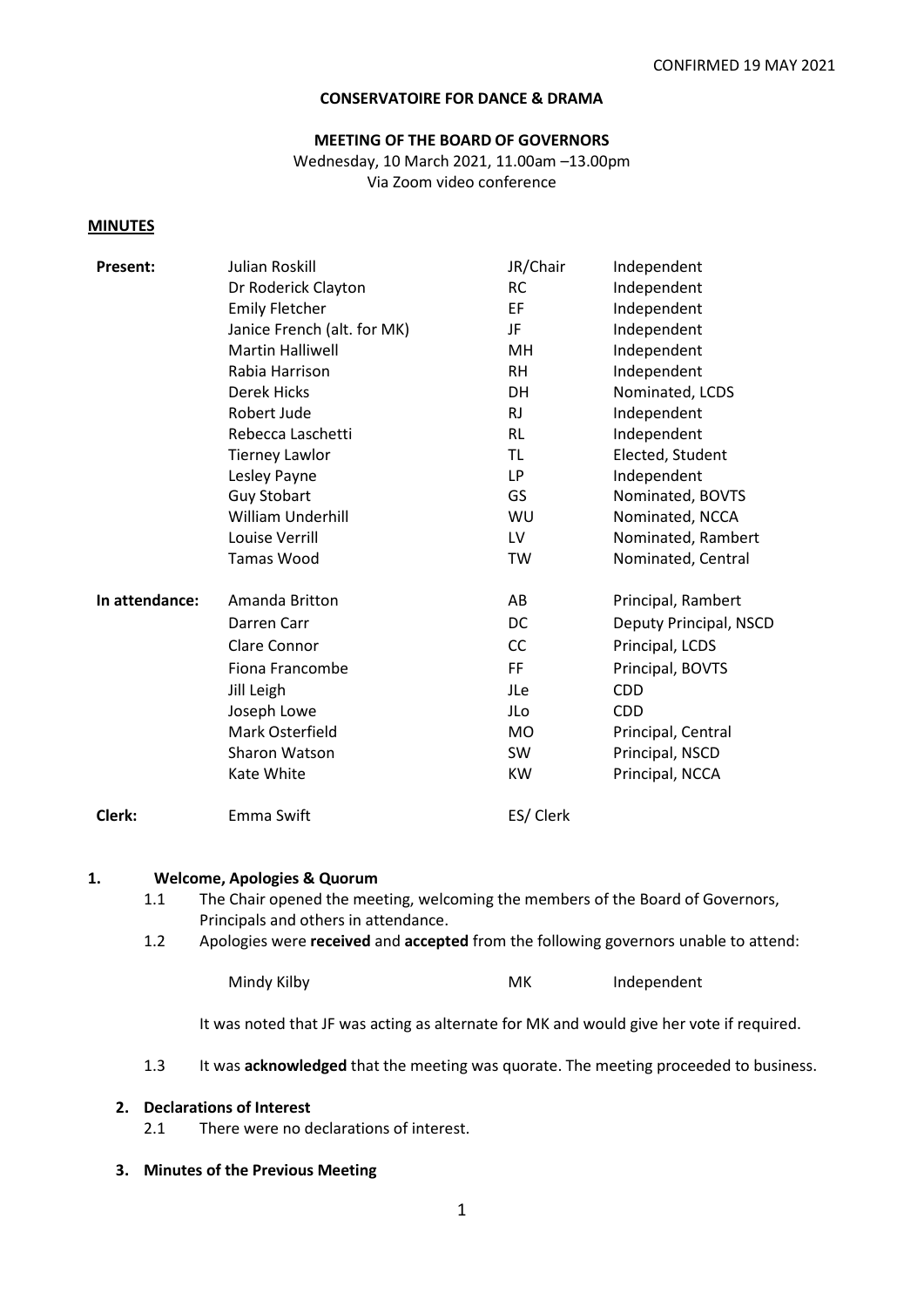3.1 The minutes of the Board of Governors held on 20 January 2021 (**BG21/17**) were **confirmed** as a fair and accurate record of the meeting.

# **4. Matters Arising from the Minutes**

- 4.1 Matters arising from the minutes of the previous meeting (**BG21/18**) were **reviewed**.
- 4.2 Regarding item 9, the Chair reported that the Charity Commission Serious Incident Report had been filed. The Chair thanked WU for his contribution to the final wording.

# **5. Report of the Chair**

- 5.1 The report of the Chair (**BG21/19**) was **received** and **taken as read**.
	- 5.1.1 The Chair gave an update on the search for an Audit Committee Chair. CDD's internal auditor had confirmed that the position of Audit Committee Chair could be remunerated and CDD would now be pursuing this route.
	- 5.1.2 JLe gave an update on the meeting to discuss amendments to the Members' Agreement and Articles, with representation from Mills & Reeve, BDO, CDD, Schools and governors. This was scheduled for Friday 12 March. The intention was to reach a conclusion for outline amendments for presentation to Mills & Reeve. If more time was required, the group would reconvene until agreement could be reached.

# **6. Report of the Senior Management Team**

- 6.1 The report from the SMT on developments at CDD since the last meeting of the Board of Governors (**BG21/20**) was **received**.
- 6.2 JLe reported that students were returning to face-to-face study this week and CDD would be evaluating the impact of the return over the next few weeks.
- 6.3 JLe reported that the next monthly meeting with OfS was on Friday 12 March. CDD would update on discussions at the Board. BDO would also be joining this meeting.

# **7. Organisational Transition**

- 7.1 A report on progress on the CDD Transition Plan (**BG21/21**) was **received**.
	- 7.1.1 The Chair thanked the Transition Advisory Group for their work on the transition plan documents.
	- 7.1.2 JLe reported that the intention was now to move into the formal stage of the plan. The Board Transition Steering Group would ensure the plan had sufficient oversight and governance and would enable decisions to be taken between Board meetings to facilitate swifter progress. The Steering Group would advise if an issue needed discussion or approval by the full Board. The Steering Group would receive a regular report from the Transition Coordination Committee (TCC) which would be oversee the operational side of the plan, comprising Principals and other stakeholders.
	- 7.1.3 JLe noted that the delegation of final approval of Exit Plans would enable approval and submission to the OfS ahead of the next Board. JLe did not anticipate any major revisions to the Plans further to the documents on the agenda today, as these had already undergone thorough revision in relation to the 2022 exit date.
	- 7.1.4 A query was raised as to the role of the Steering Group in ensuring the timetable was met. JLe noted the group would have this role but the timetable would also be driven by the work with BDO, Mills & Reeve and all parties. The Chair noted he would expect regular briefings from the Transition Coordination Committee to ensure early warning of any issues.
	- 7.1.5 JLe confirmed that all Schools were now aiming for an exit date of 2022 and this was enshrined in their plans. CDD would need contingency plans and would receive early indication from OfS of any issues anticipated in not meeting deadlines.
	- 7.1.6 On behalf of the Board, LV thanked JLe for her work and gave the assurance of support from all parties.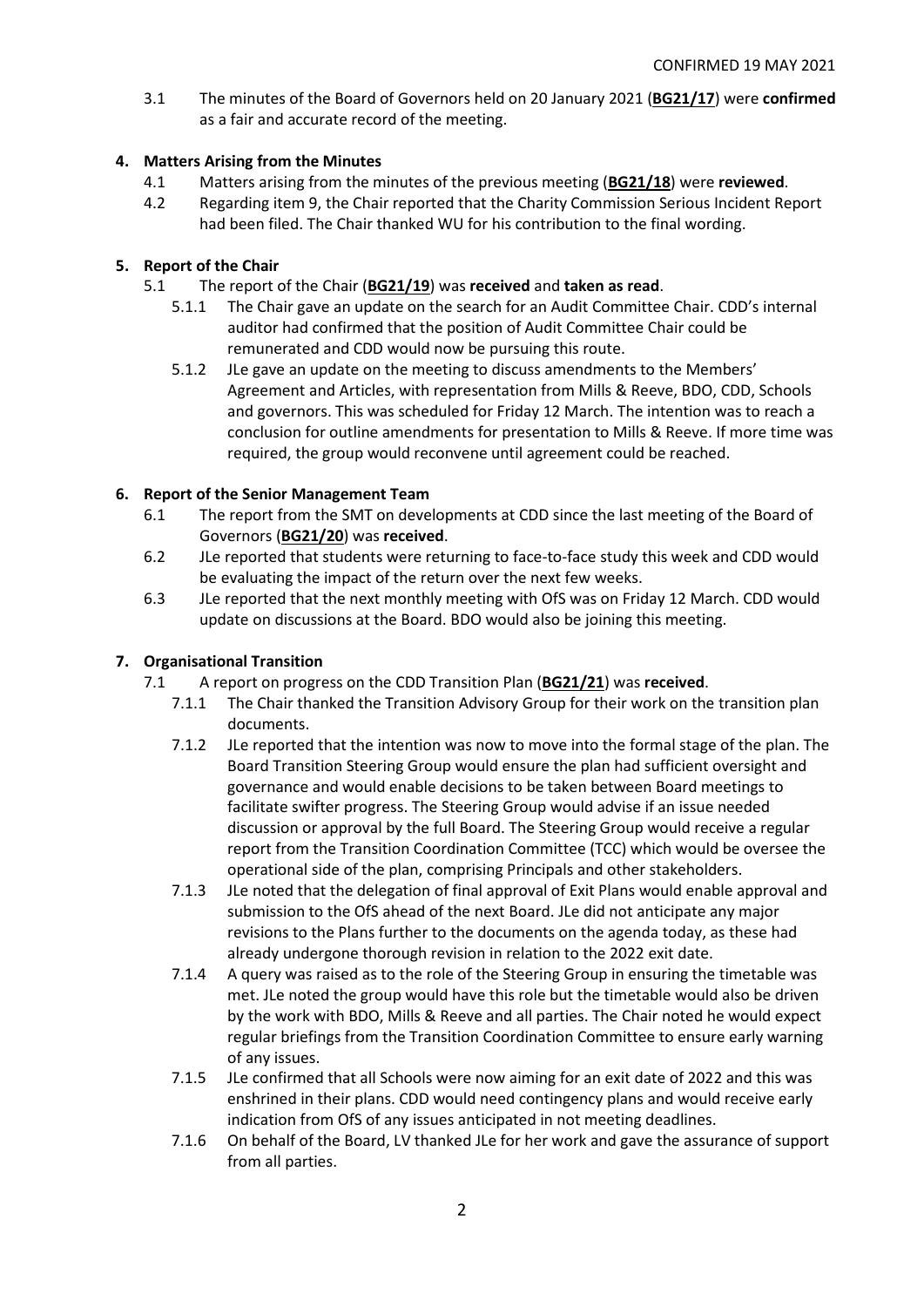- 7.1.7 The membership and terms of reference of the proposed governance and operational groups were **approved**.
- 7.1.8 The delegation of powers to the Board Transition Steering Group to enable it to approve, if necessary, the amended narrative element of each School Exit Plan following their further revision to reflect the change of exit date to July 2022, was **approved**. The amended financial forecasts would be approved by the Finance Committee.
- 7.2 The decision to pursue the transition date of July 2022 for the solvent winddown of CDD's registration as a Higher Education Provider with the Office for Students was **noted**.
- 7.3 A report on updating the Articles and the Members' Agreement (**BG21/22**) was **received**.
	- 7.3.1 The Chair asked for views on the two points raised in paragraph 4.1.c, namely the number of Staff Governors and whether the Principals needed to attend Board meetings. The Chair invited the Principals to comment.
	- 7.3.2 Principals reported that communication channels with staff were well embedded at school level and communications had been increased as a result of Covid-19.
	- 7.3.3 The Board noted the importance of retaining staff representation at CDD level as well as at school level. It was **agreed** that CDD should seek to appoint one Staff Governor. It was **agreed** that it would be preferable to appoint a Staff Governor from a different school to the Student Governor to facilitate wider representation. **Action: ES to take forward process for appointing one Staff Governor.**
	- 7.3.4 The Principals noted the importance of being aware of conversations at the Board. As a group, all Principals were in regular conversation with one another. The Principals raised the proposal that one Principal could attend on behalf of the group, in rotation.
	- 7.3.5 It was **agreed** that for future Board meetings, one Principal would attend on behalf of the six Principals.

## **8. Members Exit Plans [part redacted]**

- 8.1 An Overview of School Exit Plans and updates with an exit date of July 2022 (**BG21/23**) was **received**.
	- 8.1.1 JLe presented the overview. The narrative element of Exit Plans covered a number of aspects that CDD required for schools to make an orderly exit from CDD. For the narrative element, CDD had composed a template which asked schools to give information under a number of headings. Not all schools had chosen to use the template but all had supplied information in the identified areas. Where necessary, CDD had also had conversations with the schools.
	- 8.1.2 The financial element of Exit Plans would not be considered today and would be reviewed by Finance Committee on 29 April.
	- 8.1.3 Two elements where CDD particularly needed assurance related to conditions of registration B1 (quality assurance) and C2 (information to students). Quality assurance related to the various policies, procedures and governance for students which schools would need to provide as required by OfS. Information for students was bound by two sets of legislation: those of OfS, and consumer legislation and CMA requirements. Schools needed to give each cohort of students and potential students the right message at the right time. OfS would be very concerned with the detail of this and JLe had worked with the Principals to understand the timetable of communications as relevant to each school. Communications would continue to be updated as CDD and Schools moved through the process.
	- 8.1.4 Under this framework, SMT had reviewed the Exit Plans and were satisfied that the Plans met the requirements. The narrative element of all Exit Plans was comprehensive, gave a clear picture of the School's direction, and fit for purpose.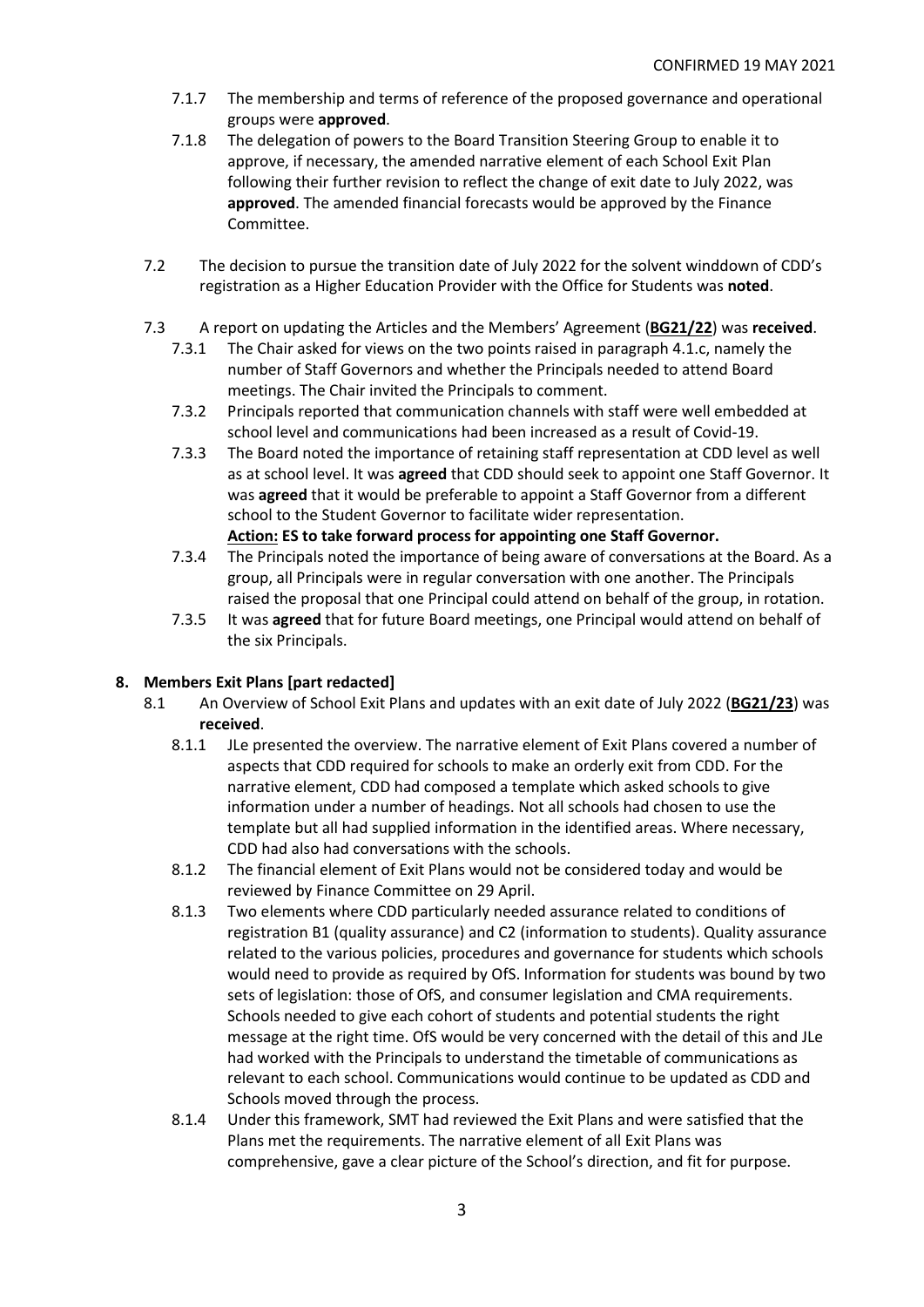- 8.1.5 OfS would be talking to individual schools about their applications and might raise any individual issues with the schools. Following final approval of Plans, CDD would need to revise the SPP again, as the revision currently with OfS pertained to a 2023 exit date.
- 8.1.6 The Chair invited colleagues to introduce their Plans.
- 8.2 The amendments to NSCD's Exit Plan in relation to the 2022 transition date (**BG21/24**) were **noted**.
- 8.3 The amendments to BOVTS's Exit Plan in relation to the 2022 transition date (**BG21/25**) were **noted**.
- 8.4 The narrative element of the 2022 Exit Plan for London Contemporary Dance School (**BG21/26**) was **received**.
- 8.5 The narrative element of the 2022 Exit Plan for Rambert School (**BG21/27**) was **received**.
- 8.6 The narrative element of the 2022 Exit Plan for Central School of Ballet (**BG21/28**) was **received**.
- 8.7 The narrative element of the 2022 Exit Plan for National Centre for Circus Arts (**BG21/29**) was **received**.
- 8.8 The Chair noted common themes across the schools' plans. It was clear that schools had undertaken a thorough process involving a great amount of work and he hoped this would reap dividends for each school in the long run. Secondly, he was pleased to hear the contribution made by the CDD team in supporting the process and was keen for this to continue. Thirdly, he noted that each school appeared confident but cautious, without underestimating the challenges ahead. The Chair opened to questions.
	- 8.8.1 The level of change the schools were dealing with in addition to the exit from CDD was noted.
	- 8.8.2 A query was raised seeking clarity around backup plans, and the logistics if one or two schools needed to continue with CDD for another year.
	- 8.8.3 Principals reiterated confidence in the ability to deliver a transition in 2022. In the event of a delay in attaining registration for one or more schools, the option to continue with CDD for a period would mean the minimum disruption to students until the application was successful.
	- 8.8.4 The narrative element of the Exit Plan for London Contemporary Dance School was **approved**.
	- 8.8.5 The narrative element of the Exit Plan for Rambert School was **approved**.
	- 8.8.6 The narrative element of the Exit Plan for Central School of Ballet was **approved**.
	- 8.8.7 The narrative element of the Exit Plan for National Centre for Circus Arts was **approved**.

## **9. Risk Register**

- 9.1 The updated Risk Register (**BG21/30**) was **considered**.
	- 9.1.1 The Chair noted the outgoing AC Chair had worked on a proposal for the risk register for 2021 and the updated register was prepared on this basis.
	- 9.1.2 ES noted the register reflected the strategy to pursue a solvent wind down; as such the scope of the risk management was CDD itself.
	- 9.1.3 The register had been prepared by SMT; however as Audit Committee had not met since its additional end of year meeting, the register had not received prior review by a committee on this occasion.